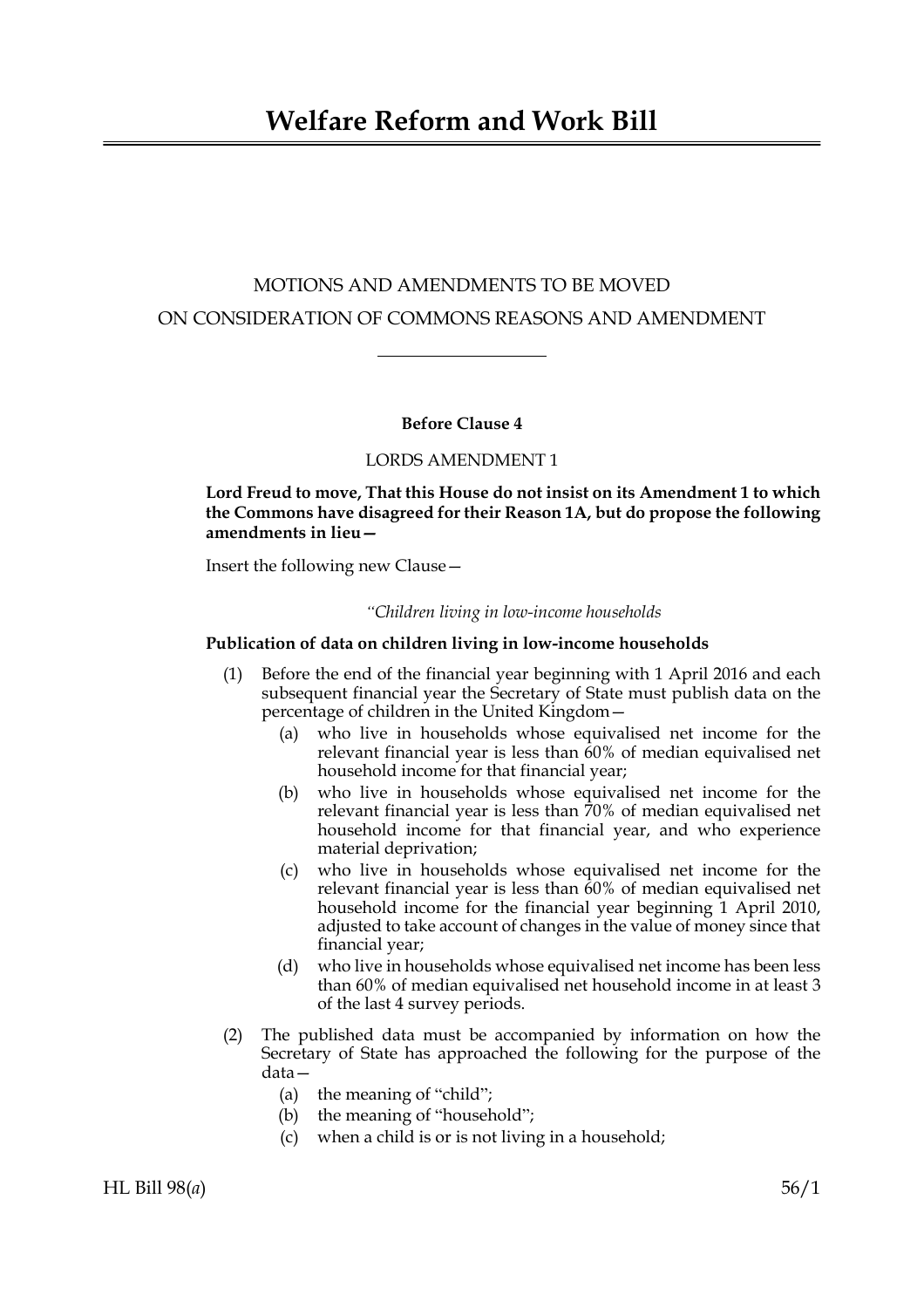- (d) what is the income of a household for a financial year;
- (e) what deductions are made in calculating the net income of a household;
- (f) how net household income is equivalised;
- (g) when a child experiences material deprivation;
- (h) how household income is adjusted to take account of changes in the value of money since the financial year beginning 1 April 2010;
- (i) the meaning of "survey period".
- (3) The published data may be accompanied by information as to how and when the references in subsections (1) and (2) to the financial year beginning 1 April 2010 are to be read as references to a later financial year.
- (4) In this section—
	- "equivalised", in relation to household income, means adjusted to take account of variations in household size and composition;
	- "financial year" means the 12 months ending with 31 March;
	- "relevant financial year", in relation to a financial year in which data is to be published, means the most recent financial year for which the data is available."

## **Clause 30**

Page 26, line 38, after "sections" insert "(*Publication of data on children living in lowincome households*)"

#### **Clause 31**

Page 27, line 30, after "sections" insert "(*Publication of data on children living in lowincome households*)"

### **Clause 13**

#### LORDS AMENDMENT 8

**Lord Freud to move, That this House do not insist on its Amendment 8, to which the Commons have disagreed for their Reason 8A.**

**Lord Low of Dalston to move, as an amendment to the above motion, at end insert "but do propose the following amendments in lieu—**

Page 14, line 24, at end insert—

- "(8) Subsections (2) and (3) shall not come into force until the Secretary of State has laid before both Houses of Parliament a report giving his or her estimate of the impact of the provisions in those subsections on the—
	- (a) physical and mental health,
	- (b) financial situation, and
	- (c) ability to return to work,

of persons who would otherwise be entitled to start claiming the workrelated activity component of employment and support allowance.

(9) Regulations bringing subsections (2) and (3) into force shall not be made unless a draft of the instrument has been laid before, and approved by a resolution of, each House of Parliament."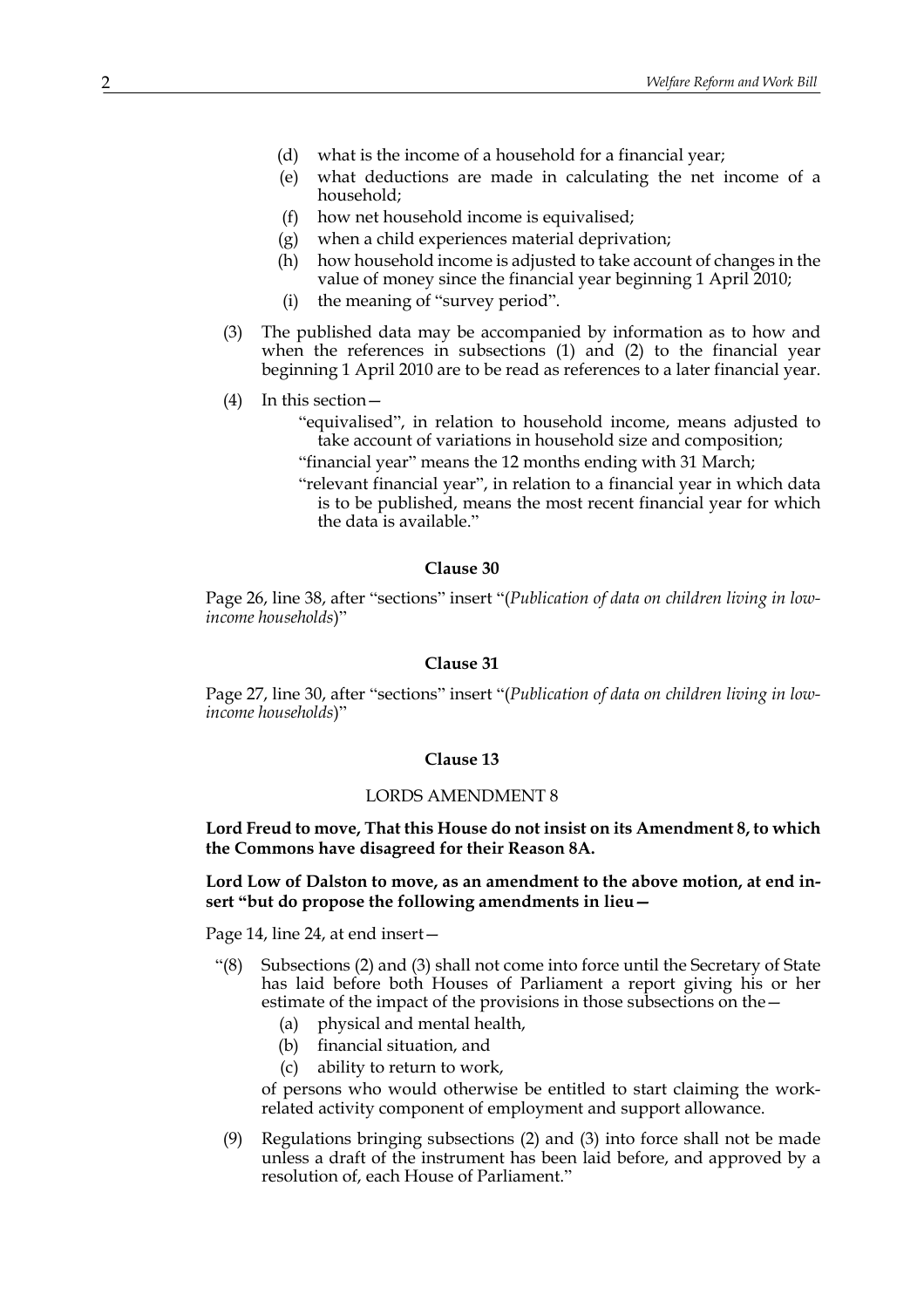# **Clause 31**

Page 28, line 2, at end insert ", subject to section 13(8) and (9)""

# **Clause 14**

## LORDS AMENDMENT 9

# **Lord Freud to move, That this House do not insist on its Amendment 9, to which the Commons have disagreed for their Reason 9A.**

## **Lord Low of Dalston to move, as an amendment to the above motion, at end insert "but do propose the following amendments in lieu—**

Page 14, line 27, at end insert—

- "(2) This section shall not come into force until the Secretary of State has laid before both Houses of Parliament a report giving his or her estimate of the impact of the provision in this section on the—
	- (a) physical and mental health,
	- (b) financial situation, and
	- (c) ability to return to work,

of persons who would otherwise be entitled to start claiming the limited capability for work element of universal credit.

(3) Regulations bringing this section into force shall not be made unless a draft of the instrument has been laid before, and approved by a resolution of, each House of Parliament."

### **Clause 31**

Page 28, line 2, at end insert "and subject to section 14(2) and (3)""

## **Clause 28**

#### LORDS AMENDMENT 34

**Lord Freud to move, That this House do not insist on its Amendment 34 and do agree with the Commons in their Amendment 34A in lieu.**